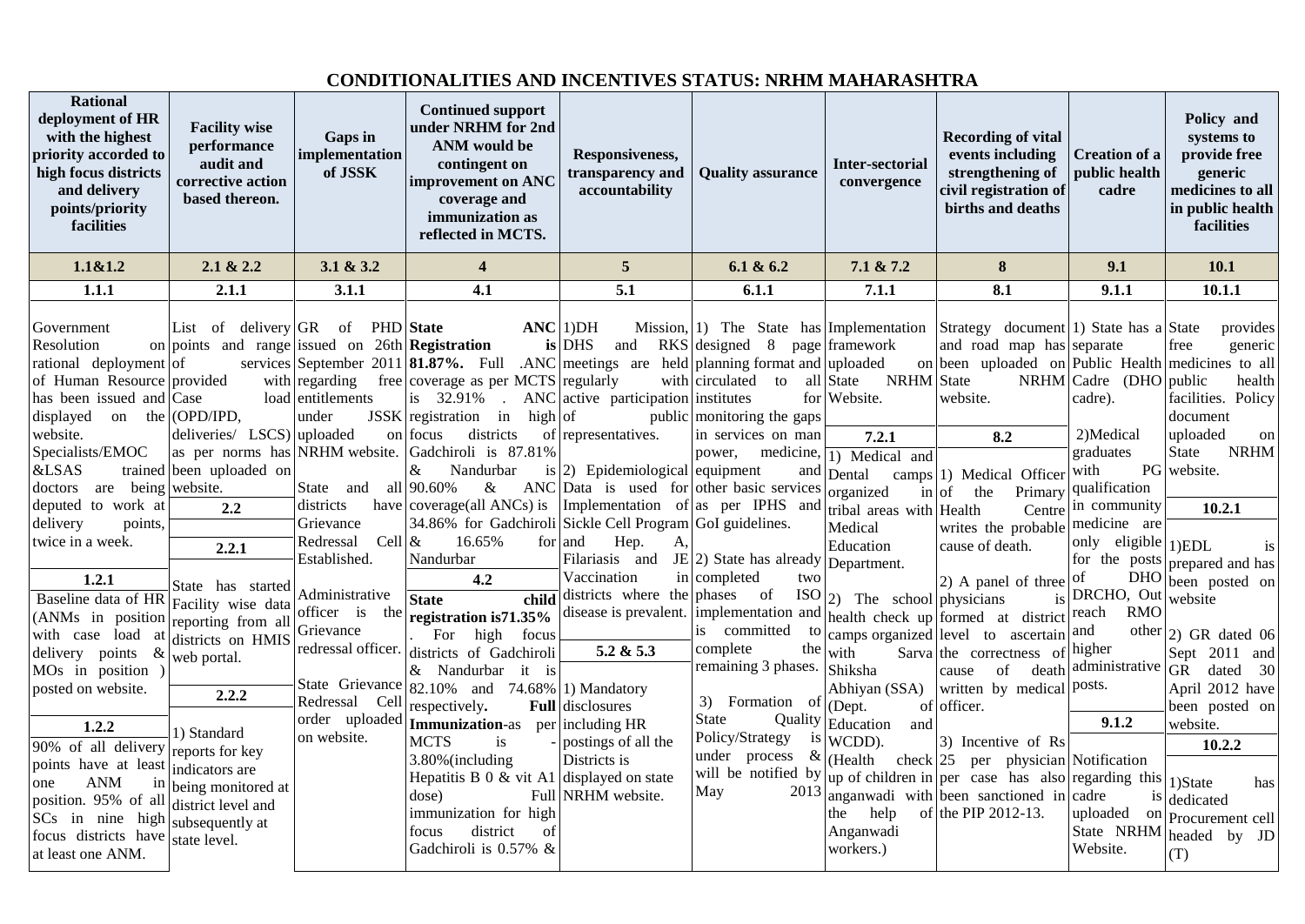| <b>Rational</b><br>deployment of HR<br>with the highest<br>priority accorded to<br>high focus districts<br>and delivery<br>points/priority<br>facilities | <b>Facility wise</b><br>performance<br>audit and<br>corrective action<br>based thereon.                                                                                                                                                                              | Gaps in<br>implementation<br>of JSSK                                                                                                                                                                                                                                                                                                                                                                                                                          | <b>Continued support</b><br>under NRHM for 2nd<br><b>ANM</b> would be<br>contingent on<br>improvement on ANC<br>coverage and<br>immunization as<br>reflected in MCTS.                                                                               | Responsiveness,<br>transparency and<br>accountability                                                                                                                                                                                                                                                                                                                                                                                                                                                                                                              | <b>Quality assurance</b>                                                                                                                                                                                                                                                                                                                                                                                                                                                                                                                                                           | <b>Inter-sectorial</b><br>convergence                                                                                                                                                                                                                                                                                                       | <b>Recording of vital</b><br>events including<br>strengthening of<br>civil registration of<br>births and deaths                                                                                                                                                                                                                                                                                                                                                | <b>Creation of a</b><br>public health<br>cadre | Policy and<br>systems to<br>provide free<br>generic<br>medicines to all<br>in public health<br>facilities                                                                                                                                                                                                                                                                                                                                                         |
|----------------------------------------------------------------------------------------------------------------------------------------------------------|----------------------------------------------------------------------------------------------------------------------------------------------------------------------------------------------------------------------------------------------------------------------|---------------------------------------------------------------------------------------------------------------------------------------------------------------------------------------------------------------------------------------------------------------------------------------------------------------------------------------------------------------------------------------------------------------------------------------------------------------|-----------------------------------------------------------------------------------------------------------------------------------------------------------------------------------------------------------------------------------------------------|--------------------------------------------------------------------------------------------------------------------------------------------------------------------------------------------------------------------------------------------------------------------------------------------------------------------------------------------------------------------------------------------------------------------------------------------------------------------------------------------------------------------------------------------------------------------|------------------------------------------------------------------------------------------------------------------------------------------------------------------------------------------------------------------------------------------------------------------------------------------------------------------------------------------------------------------------------------------------------------------------------------------------------------------------------------------------------------------------------------------------------------------------------------|---------------------------------------------------------------------------------------------------------------------------------------------------------------------------------------------------------------------------------------------------------------------------------------------------------------------------------------------|----------------------------------------------------------------------------------------------------------------------------------------------------------------------------------------------------------------------------------------------------------------------------------------------------------------------------------------------------------------------------------------------------------------------------------------------------------------|------------------------------------------------|-------------------------------------------------------------------------------------------------------------------------------------------------------------------------------------------------------------------------------------------------------------------------------------------------------------------------------------------------------------------------------------------------------------------------------------------------------------------|
| 1.1&1.2                                                                                                                                                  | 2.1 & 2.2                                                                                                                                                                                                                                                            | 3.1 & 3.2                                                                                                                                                                                                                                                                                                                                                                                                                                                     | $\overline{\mathbf{4}}$                                                                                                                                                                                                                             | $5\overline{)}$                                                                                                                                                                                                                                                                                                                                                                                                                                                                                                                                                    | 6.1 & 6.2                                                                                                                                                                                                                                                                                                                                                                                                                                                                                                                                                                          | 7.1 & 7.2                                                                                                                                                                                                                                                                                                                                   | $\bf 8$                                                                                                                                                                                                                                                                                                                                                                                                                                                        | 9.1                                            | 10.1                                                                                                                                                                                                                                                                                                                                                                                                                                                              |
|                                                                                                                                                          | 2)Corrective<br>action for<br>improvement in<br>performance based $\overline{\textbf{JSSK}}$ IEC &<br>on these indicators<br>is being monitored<br>by the directorate<br>of health services<br>to the facilities<br>through DO letters<br>and in review<br>meetings. | 3.2<br>3.2.1<br><b>Awareness</b><br>a)TV<br>campaigns<br>carried out.<br>b)Newspaper<br>advts are given<br>Periodically.<br>c)All<br>health<br>facilities display<br><b>JSSK</b><br>boards.(Govern<br>ment orders on<br><b>JSSK</b><br>display<br>boards<br>and<br>campaign<br>uploaded<br>on<br>website)<br>d)Hoardings and<br>posters are also<br>displayed<br>in<br>public places.<br>e)Grievance<br>redressal<br>officers contact<br>number<br>displayed. | for Nandurbar is 1.68%<br>(including Hepatitis $B(2)$ Grievance<br>0 & vit A1 dose) Redressal Cells<br>(State has requested have been<br>MOHFW and NIC to established at<br>reconsider<br>ad Definitions of<br><b>ANC</b><br>$\&$<br>immunization.) | the District level,<br>full Deputy Director<br>full level & also state<br>level. The<br>Grievance cell<br>headed by retired<br>Judge/journalist.<br>Grievances are<br>redressed within a<br>stipulated timeline.<br>3) RCH and HDP<br>camps are held in<br>all districts<br>regularly.<br>4) Total 40 MMU<br>operating in $ 3\rangle$ Assessors<br>are<br>Maharashtra under themselves<br>NRHM. One $MMU$ mentors<br>33 and 7 additional RCH services.<br>units for<br>Tribal<br>districts<br>viz.<br>(2)<br>Nandurbar<br>(2)<br>$\&$<br>Gondia<br>Gadchiroli (3). | 6.2.1<br>1) District<br>coordinator in all<br>districts to monitor<br>quality.<br>2) By November<br>2012, 510 District<br>Quality Assurance<br>(Teams)<br>Groups<br>members trained in<br>18 districts $\&$ are distributed.<br>conducting regular,<br>Quality assessments 4)Newly<br>of selected Health<br>facilities (SDH/RH/<br>PHCs/ Subcentres) ARSH<br>& also monitoring<br>the enhancement in<br>Quality therein.<br>of<br>for each district i.e. quality levels in<br>4)Quality<br>Assurance Cell has<br>distributed<br>check<br>list for assessing the<br>quality for RCH | <b>PHC</b><br>month<br>Human<br>Development<br>tablet<br><b>IEC</b><br>relevant<br>material<br>Initiated WIFAS<br>program<br>WCD.<br>5) Construction<br>health<br>of<br>are facilities<br>with<br>Works<br>the Public<br>the Department.<br>6) Sickle cell<br>and<br>telemedicine<br>program<br>with<br>Medical<br>Education<br>Department. | 3) Four $ANC 4)$ The information<br>IPHS camps in each is collected for all<br>every deaths occurring in<br>with the selected village<br>with special focus<br>on child deaths as<br>Mission wherein well as female<br>Free diet, IFA deaths in age group<br>and of $15-49$ years.<br>is $ 5)$ Maternal Death<br>Review Committee<br>specially<br>is.<br>constituted at State<br>and District level to<br>under examine the causes<br>with of Maternal deaths. |                                                | 2)E-Tendering<br>process is being<br>followed.<br>$3)$ The<br>central<br>purchase<br>committee<br>functions under<br>chairmanship of<br>Additional Chief<br>Secretary<br>(Health).<br>4) Regular stock<br>update<br>of<br>Medicine<br>and<br>Indent<br>Management is<br>being<br>done<br>through software<br>specially<br>designed for this<br>purpose.<br>5)Drug<br>warehouses have<br>been constructed<br>at seven regional<br>and district level<br>6) Payment |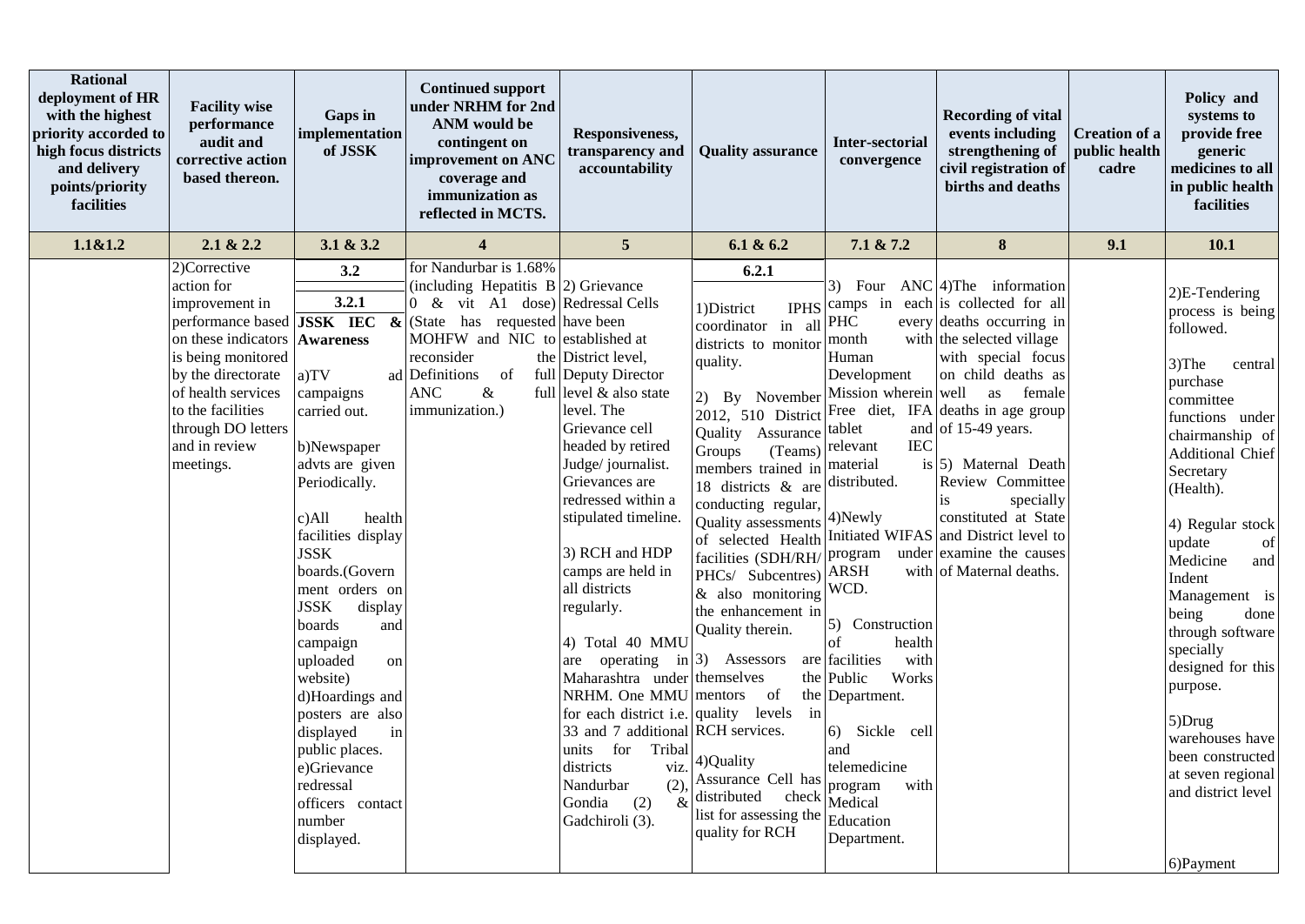| <b>Rational</b><br>deployment of HR<br>with the highest<br>priority accorded to<br>high focus districts<br>and delivery<br>points/priority<br>facilities | <b>Facility wise</b><br>performance<br>audit and<br>corrective action<br>based thereon. | Gaps in<br>implementation<br>of JSSK                                                                                                                                                                                                                                                                                                                                                                                                                                                                                        | <b>Continued support</b><br>under NRHM for 2nd<br><b>ANM</b> would be<br>contingent on<br>improvement on ANC<br>coverage and<br>immunization as<br>reflected in MCTS. | Responsiveness,<br>transparency and<br>accountability                                                                                                                                                                                                                                                                                                                                                                                                                                                                                                                                       | <b>Quality assurance</b>                                                                                                                                                                                                                                                                                                                                                                                                                                                                                                                                                                                                                                                             | <b>Inter-sectorial</b><br>convergence                                                                                                                                                                                                                                                                                                      | <b>Recording of vital</b><br>events including<br>strengthening of<br>civil registration of<br>births and deaths | <b>Creation of a</b><br>public health<br>cadre | Policy and<br>systems to<br>provide free<br>generic<br>medicines to all<br>in public health<br>facilities |
|----------------------------------------------------------------------------------------------------------------------------------------------------------|-----------------------------------------------------------------------------------------|-----------------------------------------------------------------------------------------------------------------------------------------------------------------------------------------------------------------------------------------------------------------------------------------------------------------------------------------------------------------------------------------------------------------------------------------------------------------------------------------------------------------------------|-----------------------------------------------------------------------------------------------------------------------------------------------------------------------|---------------------------------------------------------------------------------------------------------------------------------------------------------------------------------------------------------------------------------------------------------------------------------------------------------------------------------------------------------------------------------------------------------------------------------------------------------------------------------------------------------------------------------------------------------------------------------------------|--------------------------------------------------------------------------------------------------------------------------------------------------------------------------------------------------------------------------------------------------------------------------------------------------------------------------------------------------------------------------------------------------------------------------------------------------------------------------------------------------------------------------------------------------------------------------------------------------------------------------------------------------------------------------------------|--------------------------------------------------------------------------------------------------------------------------------------------------------------------------------------------------------------------------------------------------------------------------------------------------------------------------------------------|-----------------------------------------------------------------------------------------------------------------|------------------------------------------------|-----------------------------------------------------------------------------------------------------------|
| 1.1&1.2                                                                                                                                                  | 2.1 & 2.2                                                                               | 3.1 & 3.2                                                                                                                                                                                                                                                                                                                                                                                                                                                                                                                   | $\overline{\mathbf{4}}$                                                                                                                                               | 5                                                                                                                                                                                                                                                                                                                                                                                                                                                                                                                                                                                           | 6.1 & 6.2                                                                                                                                                                                                                                                                                                                                                                                                                                                                                                                                                                                                                                                                            | 7.1 & 7.2                                                                                                                                                                                                                                                                                                                                  | $\pmb{8}$                                                                                                       | 9.1                                            | 10.1                                                                                                      |
|                                                                                                                                                          |                                                                                         | f)Toll<br>free<br>102<br>number<br>publicized<br>and<br>displayed on the<br><b>JSSK</b><br>boards/posters.<br><b>ASHAs</b><br>g)All<br><b>ANMs</b><br>and<br>sensitized and<br>reoriented about<br>JSSK<br>scheme<br>regularly.<br>h)All<br>Sarpanchas<br>of<br><b>VHSNC</b><br>are<br>informed<br>and<br>sensitized about<br><b>JSSK</b><br>entitlements.<br>3.2.2<br>Call<br>1.District<br>Centers<br>established in all<br>districts.<br>Free<br>$2)$ Toll<br>Number is<br>102<br>33<br>all<br>in<br>Districts.<br>3.2.3 |                                                                                                                                                                       | 5) State has been<br>pioneer in<br>launching and using<br>e-file system for<br>transparent and<br>efficient and<br>responsive<br>administration.<br>6) Health Advice<br>Call Centre has<br>been Established<br>with 24X7 toll free<br>call (No.104)<br>facility to provide<br>health information,<br>information about<br>Epidemic out break,<br>Disaster and natural<br>calamities, major<br>accidents &<br>medical advice to<br>health care<br>providers.<br>7) A separate<br>PCPNDT Cell is<br>established at each<br>district headed by<br>Dist. Civil Surgeon.<br>Toll free No. of the | Services at various<br>health<br>(SDH/RH/PHC/SC) nutrition<br>and<br>assessment<br>conducted<br>district<br>officials and Nodal<br>Officers designated 8) VHNSC<br>for the District.<br>6.2.2<br>1) The institutes are<br>graded A. B. C. &<br>D based on the initiative under<br>percentage<br>quality<br>satisfied<br>Improvement<br>their<br>grade<br>monitored and will Agriculture<br>be in public domain<br>by Feb. end.<br>2)Quality<br>Assurance activities order related to<br>were initiated in 6 Inter-sectoral<br>districts in 2009-10 convergence<br>6 more uploaded<br>$\&$ in<br>districts in $2010-11$ . State<br>871 health facilities Website.<br>(SDH/RH/PHCs/ent | Facilities 7)Special<br>Periodic program<br>with<br>is WCD<br>and<br>by Rajmata<br>Jijau<br>level Mission.<br>works<br>closely<br>Rural<br>with<br>Development<br>Department.<br>9)Proposed<br>$of$ AYUSH<br>criteria program<br>of<br>and medicine<br>in plantation<br>with<br>is Dept.<br>of<br>7.2.1<br>Government<br>on<br><b>NRHM</b> |                                                                                                                 |                                                | related<br>to<br>Procurement<br>under NRHM is<br>done through E-<br>banking.                              |
|                                                                                                                                                          |                                                                                         |                                                                                                                                                                                                                                                                                                                                                                                                                                                                                                                             |                                                                                                                                                                       | cell is                                                                                                                                                                                                                                                                                                                                                                                                                                                                                                                                                                                     | res) from 18                                                                                                                                                                                                                                                                                                                                                                                                                                                                                                                                                                                                                                                                         |                                                                                                                                                                                                                                                                                                                                            |                                                                                                                 |                                                |                                                                                                           |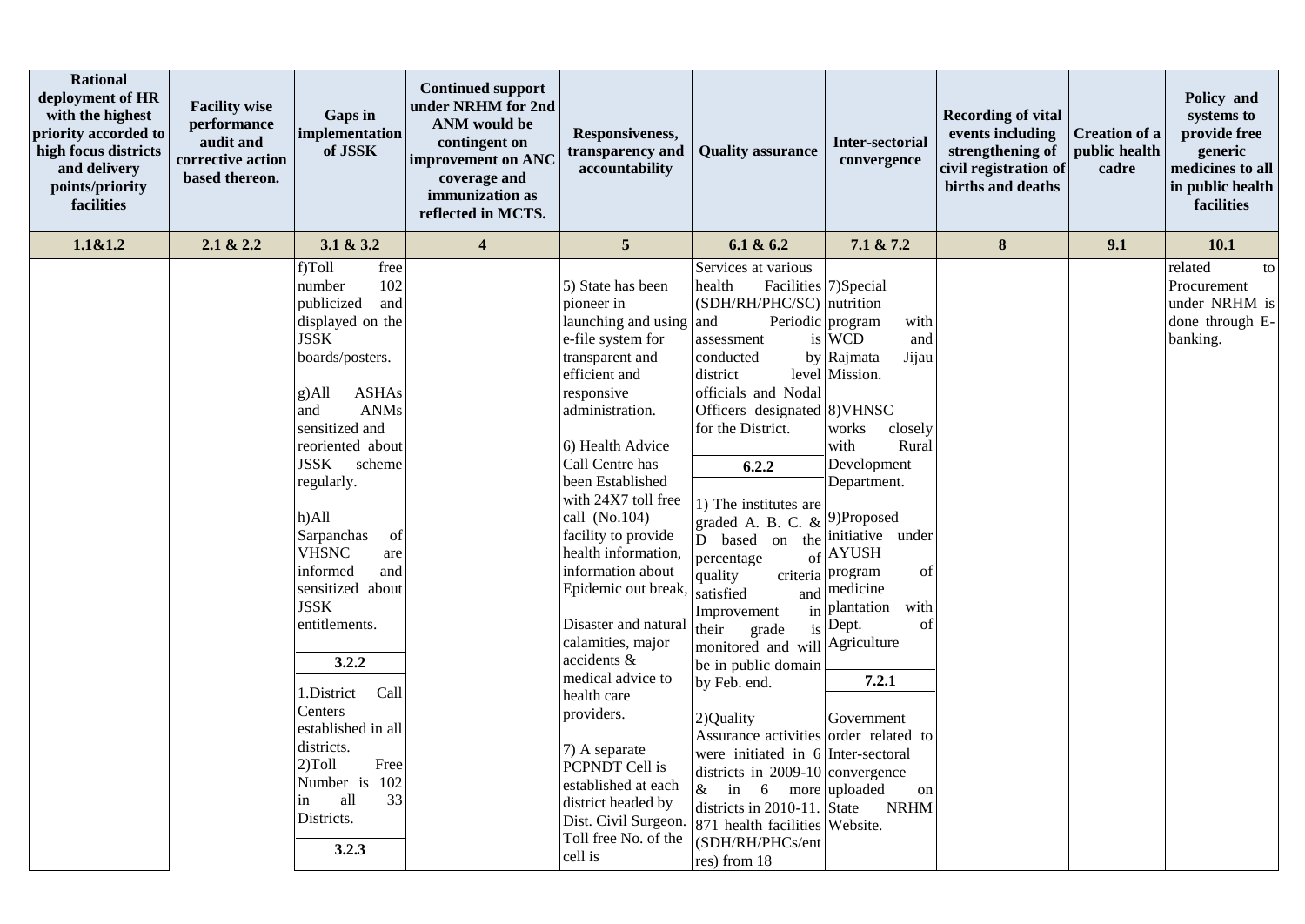| <b>Rational</b><br>deployment of HR<br>with the highest<br>priority accorded to<br>high focus districts<br>and delivery<br>points/priority<br>facilities | <b>Facility wise</b><br>performance<br>audit and<br>corrective action<br>based thereon. | Gaps in<br>implementation<br>of JSSK                                                                                                                                                                                                                                                                                                                                                                                                                                  | <b>Continued support</b><br>under NRHM for 2nd<br><b>ANM</b> would be<br>contingent on<br>improvement on ANC<br>coverage and<br>immunization as<br>reflected in MCTS. | Responsiveness,<br>transparency and<br>accountability                                                                                                                                                                                                                                                                                                                                                                                                                                                                                 | <b>Quality assurance</b>                                                                                                                                                                                                                                                                                                                                                                                                                                                                    | Inter-sectorial<br>convergence | <b>Recording of vital</b><br>events including<br>strengthening of<br>civil registration of<br>births and deaths | Creation of a<br>public health<br>cadre | Policy and<br>systems to<br>provide free<br>generic<br>medicines to all<br>in public health<br>facilities |
|----------------------------------------------------------------------------------------------------------------------------------------------------------|-----------------------------------------------------------------------------------------|-----------------------------------------------------------------------------------------------------------------------------------------------------------------------------------------------------------------------------------------------------------------------------------------------------------------------------------------------------------------------------------------------------------------------------------------------------------------------|-----------------------------------------------------------------------------------------------------------------------------------------------------------------------|---------------------------------------------------------------------------------------------------------------------------------------------------------------------------------------------------------------------------------------------------------------------------------------------------------------------------------------------------------------------------------------------------------------------------------------------------------------------------------------------------------------------------------------|---------------------------------------------------------------------------------------------------------------------------------------------------------------------------------------------------------------------------------------------------------------------------------------------------------------------------------------------------------------------------------------------------------------------------------------------------------------------------------------------|--------------------------------|-----------------------------------------------------------------------------------------------------------------|-----------------------------------------|-----------------------------------------------------------------------------------------------------------|
| 1.1&1.2                                                                                                                                                  | 2.1 & 2.2                                                                               | 3.1 & 3.2                                                                                                                                                                                                                                                                                                                                                                                                                                                             | $\overline{\mathbf{4}}$                                                                                                                                               | $5\phantom{.0}$                                                                                                                                                                                                                                                                                                                                                                                                                                                                                                                       | 6.1 & 6.2                                                                                                                                                                                                                                                                                                                                                                                                                                                                                   | 7.1 & 7.2                      | $\bf 8$                                                                                                         | 9.1                                     | 10.1                                                                                                      |
|                                                                                                                                                          |                                                                                         | Drop back<br>a)<br>home facility for<br>pregnant women<br>is.<br>67% till Feb 13<br>for<br>Sick<br>&<br>neonates it<br>is 47%<br>Home<br>b)<br>to<br>institution<br>for<br>pregnant women<br>28%<br>for<br>is<br>neonates it<br>is<br>till<br>9%<br>nFeb.2013<br>is<br>in<br>State<br>of<br>process<br>finalizing<br><b>EMS</b><br>Scheme<br>with<br>Toll free no of<br>108 which will<br>further increase<br>home to institute<br>and drop back of<br>beneficiaries. |                                                                                                                                                                       | 1800-2334475 and<br>the website is<br>www.amchimulgi.<br>gov.in<br>8) The State ASHA<br>Software has been<br>awarded the Digital<br>Inclusive Award in<br>health category.<br>9) The Medicine<br>inventory software<br>is operational for<br>stock and indent<br>management of<br>medicines.<br>10) State has also<br>recently started<br>using disability<br>software.<br>11) Community<br><b>Based Monitoring</b><br>is implemented in<br>13 districts under<br>which 116 planning<br>and monitoring<br>meetings have been<br>held. | districts have been<br>covered for regular<br>assessments<br>$\&$<br>of<br>monitoring<br>Quality levels.<br>3)The<br>grades<br>obtained<br>by the<br>facilities in Quality<br>assessments<br>are<br>being displayed at a<br>prominent place in<br>the health facility, &<br>most<br>of<br>the<br>facilities<br>are<br>displaying<br>the<br>grades from A to D.<br>4) 6 other districts<br>have<br>recently<br>started<br>Quality<br>Assessments in 299<br>selected<br>health<br>facilities. |                                |                                                                                                                 |                                         |                                                                                                           |